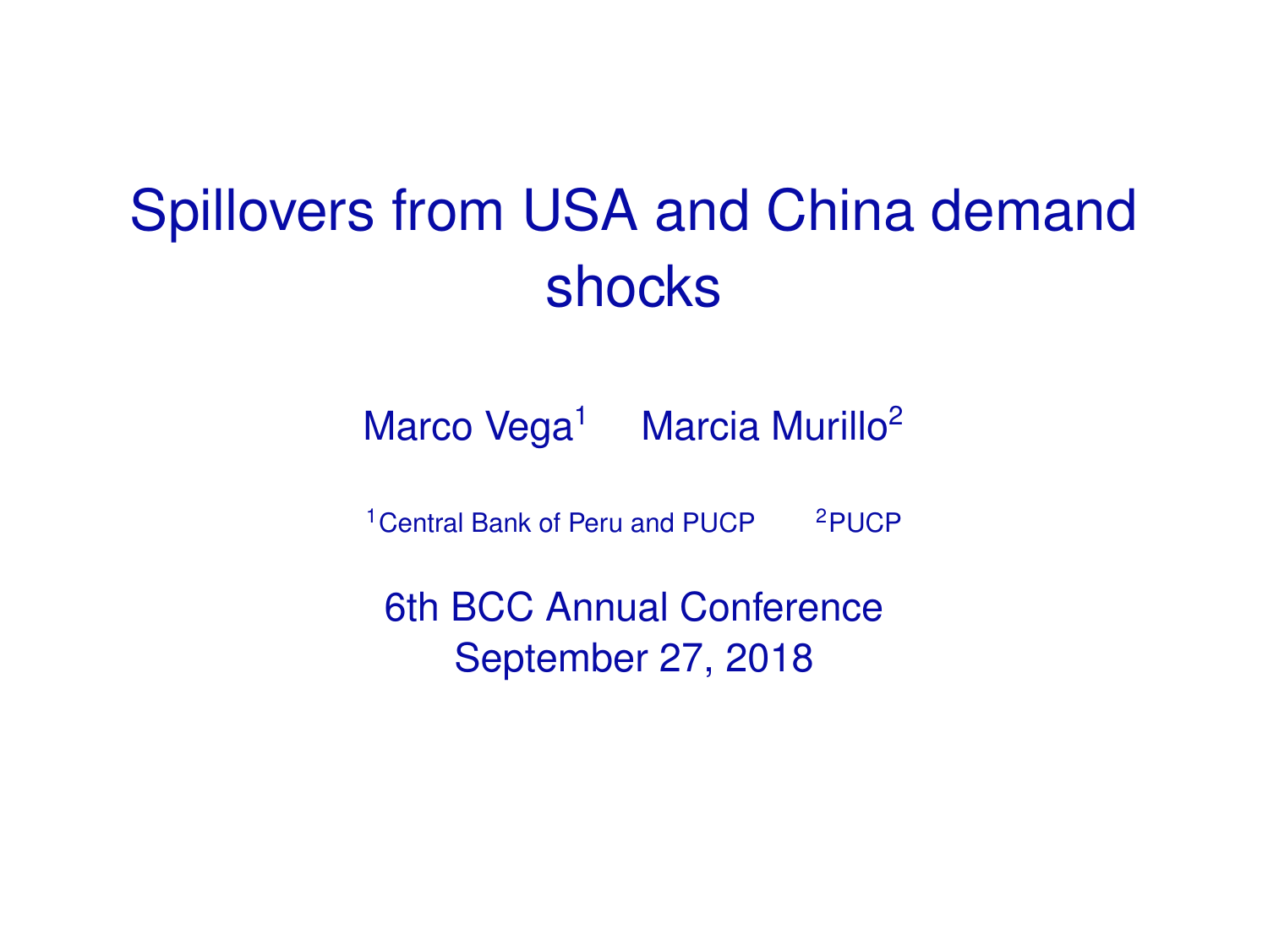### **Motivation**

- 1. USA recovers but
- 2. Trade tensions are on the rise (mainly with China)
	- USA output and price effects
	- Demand or supply shocks?
	- USA policy responses

#### 3. How are these shocks transmitted to other countries?

- Emerging economies in Latam or Asia
- Developed economies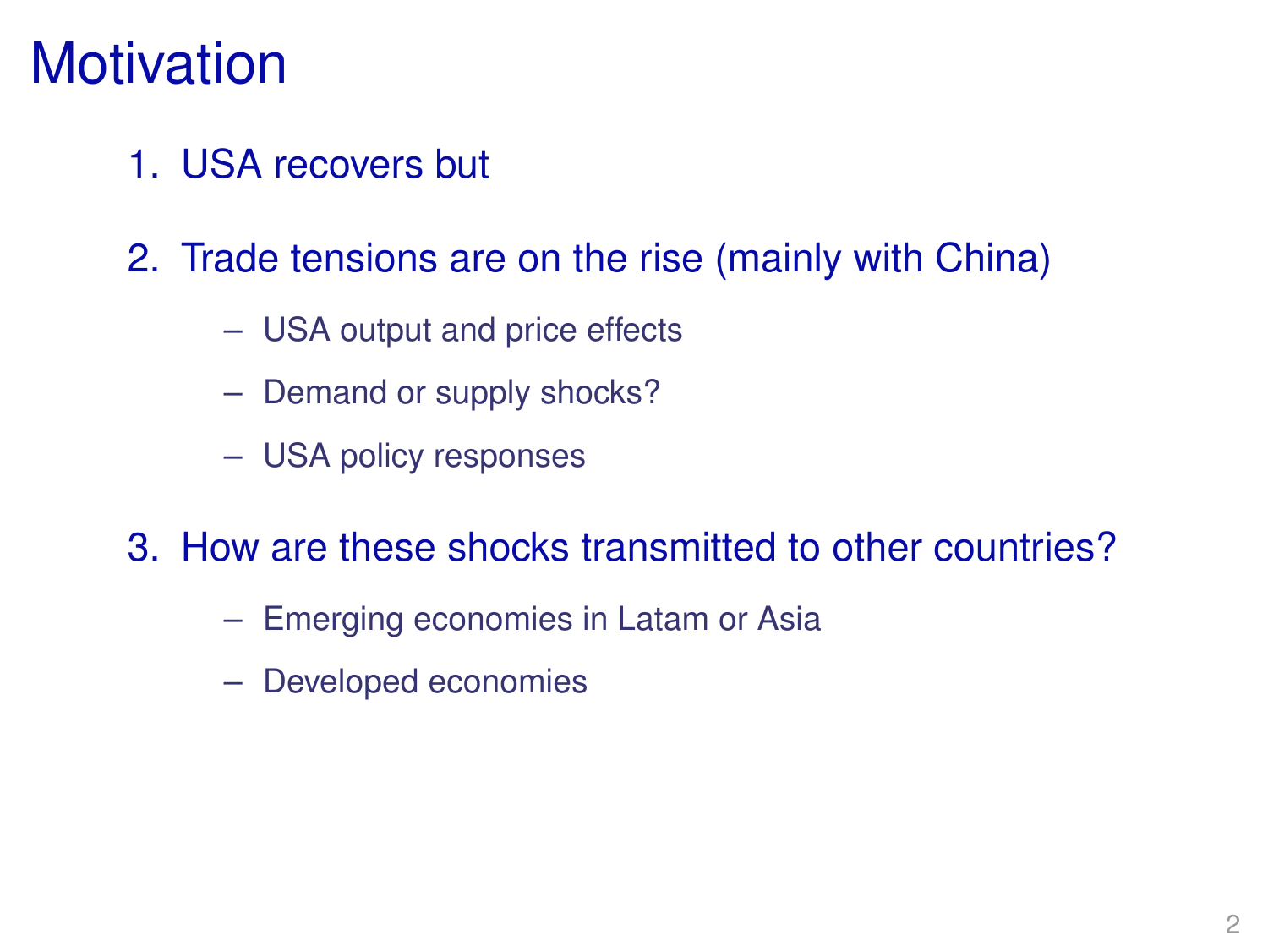## Model

- 1. Globar VAR model that features
	- Commodity prices endogenous to USA or China developments
	- 27 countries (including Euro Zone) for the period 1995Q1-2016Q3
	- Variables: GDP, prices, interest rates, real exchange rate, real oil price, real agricultural commodity prices, real copper prices, real gold prices, real silver prices
- 2. Country VARX models take commodity prices as exogenous except
	- USA model with subset of commodity prices determined endogenously
	- China model with subset of commodity prices determined endogenously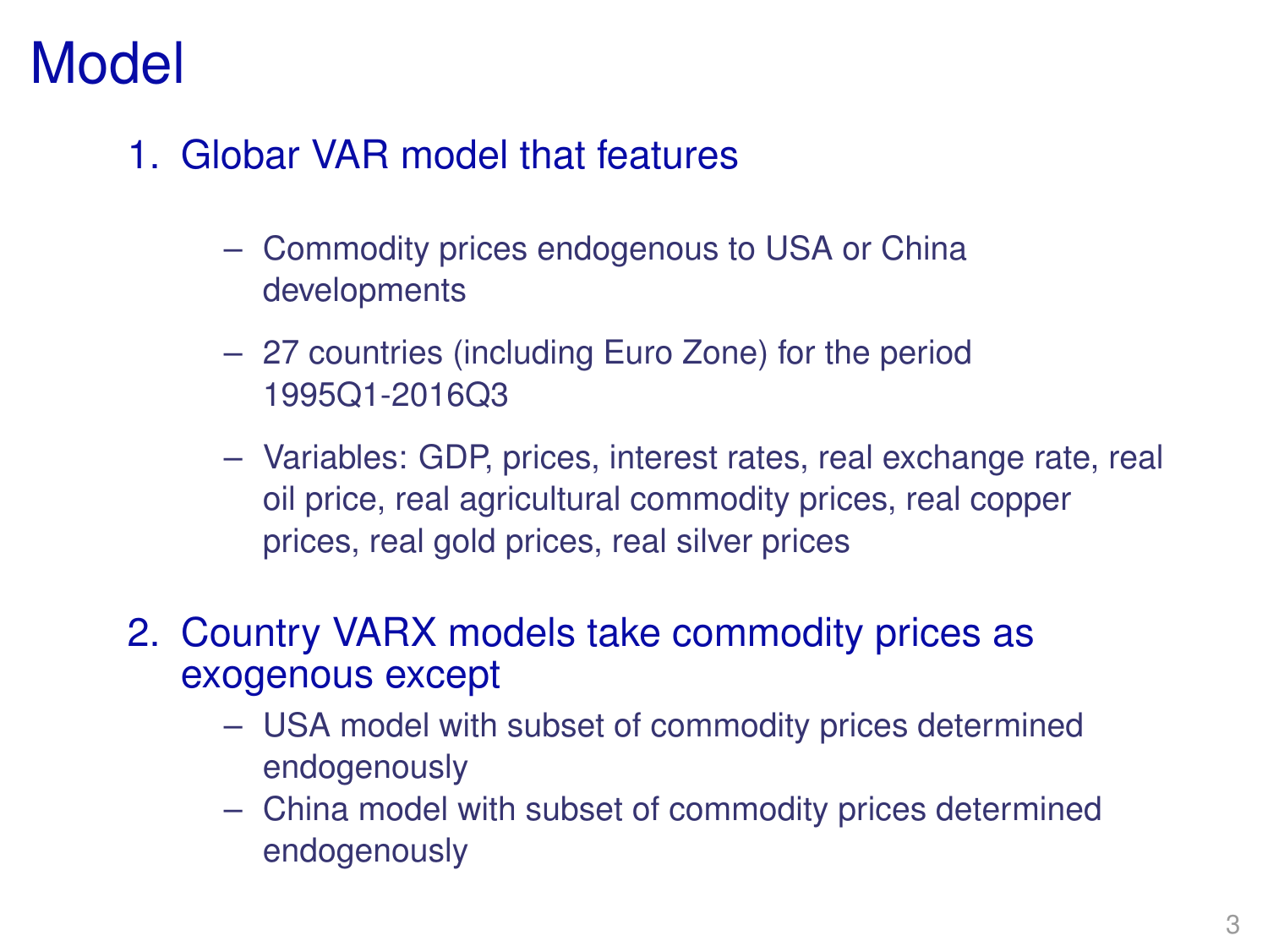## **Results**

- 1. USA demand shock (-0.4% of GDP): ↓ GDP, ↓ price, ↓ oil price, ↑ gold price, ↑ silver price
	- Widespread GDP fall in the world (heterogenous intensity and recovery time). Exceptions are CHN, AUS, KOR, IND, TUR
	- In China, agricultural commodity prices fall, cooper price rises.
	- Strong trade effects: USA partners most hit, China partners recover fast
	- Commodity effects: commodity exporters dampen or strengthen effects of shocks
	- Financial effects: Stronger in developed economies
- 2. China demand shock (-0.21% of GDP): ↓ GDP, ↓ price, ↓ commodity prices
	- Negative impact in countries GDP (Except AUS, IND, TUR)
	- USA GDP falls, Oil price falls
	- Strong trade effect: China partners most hit
	- Financial effects: US dollar gets stronger worldwide
	- Seems that China shock is worse than USA shock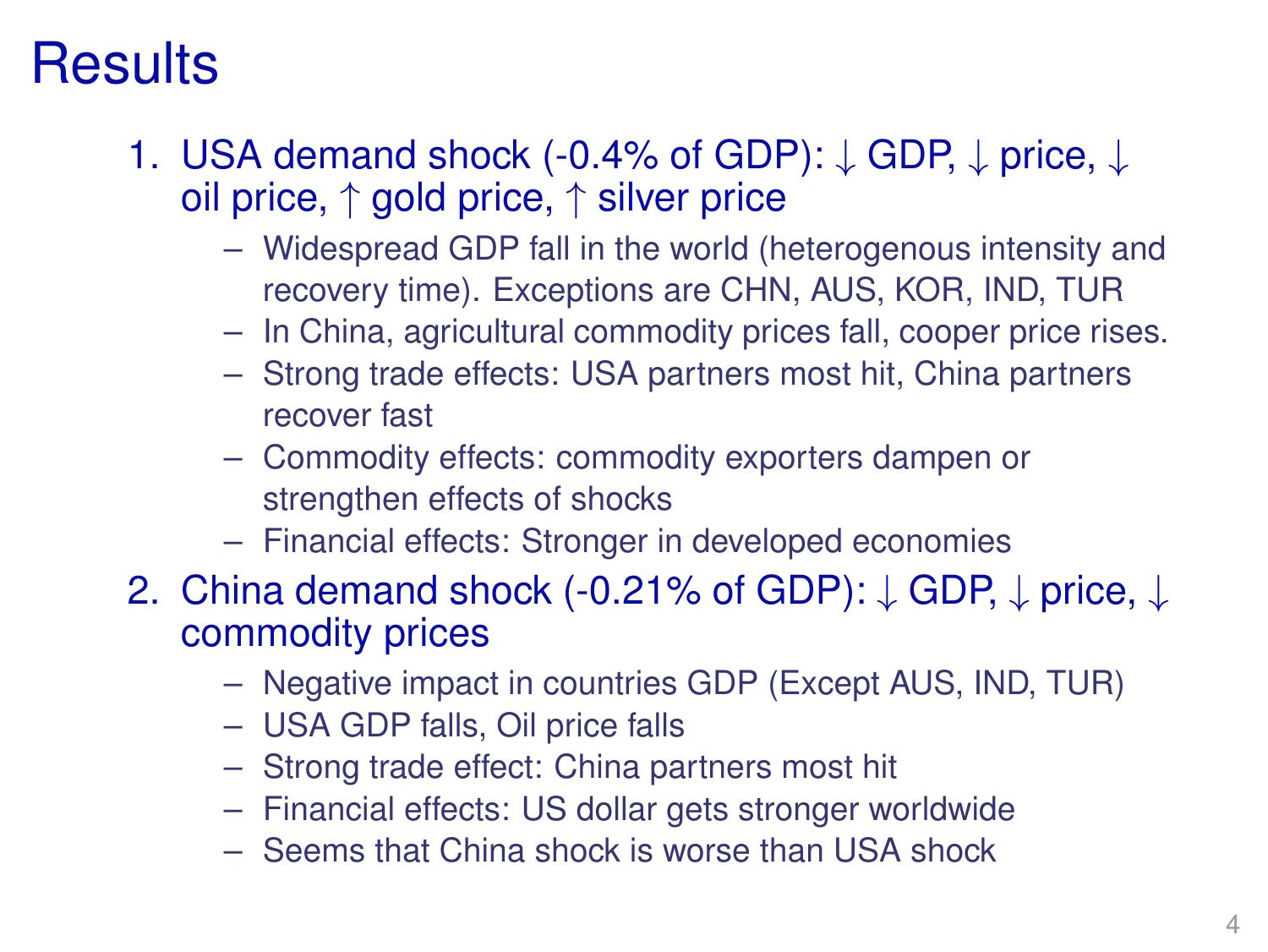# Impact of negative USA demand shock in Latam

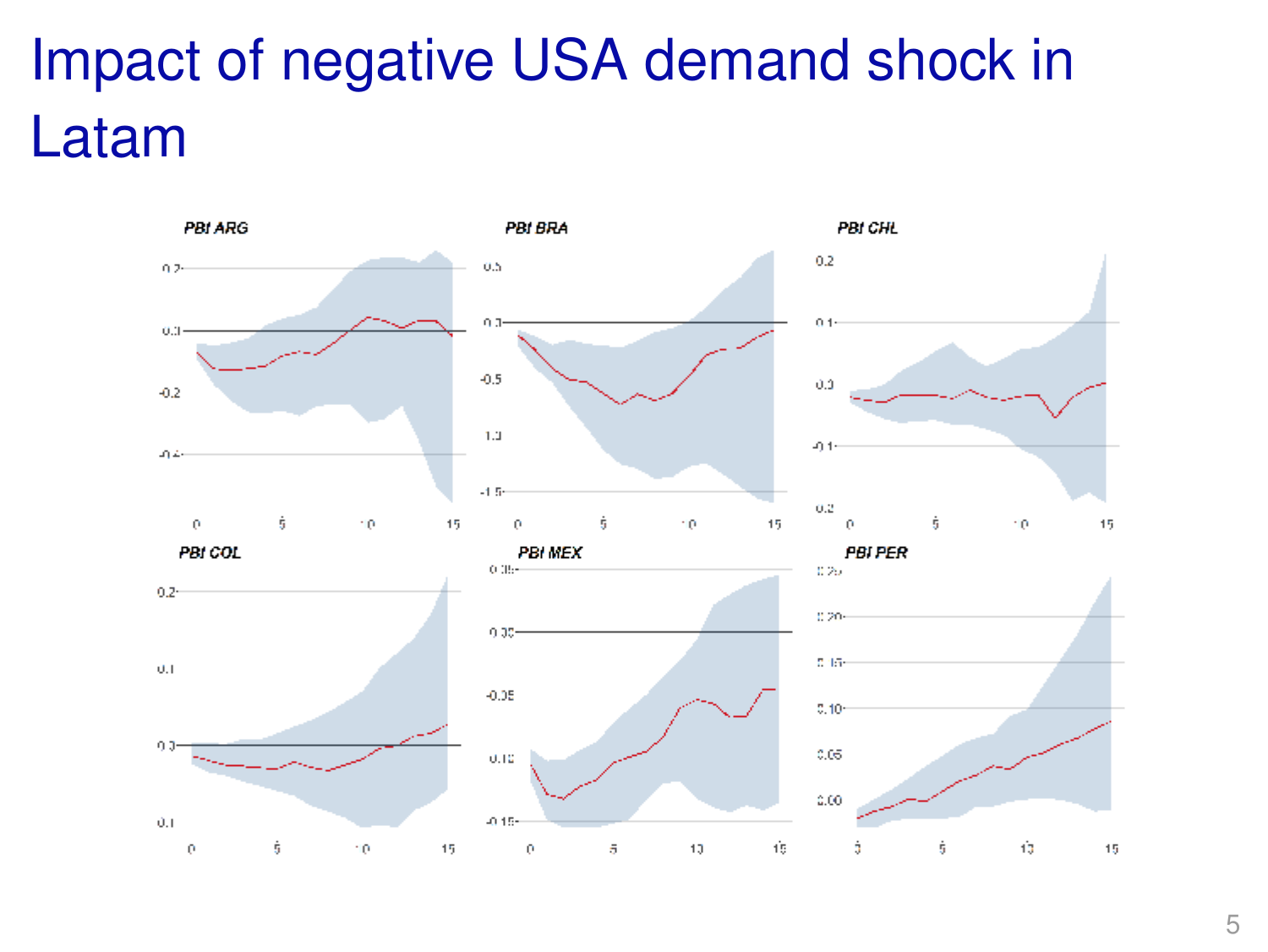# Impact of negative China demand shock in Latam